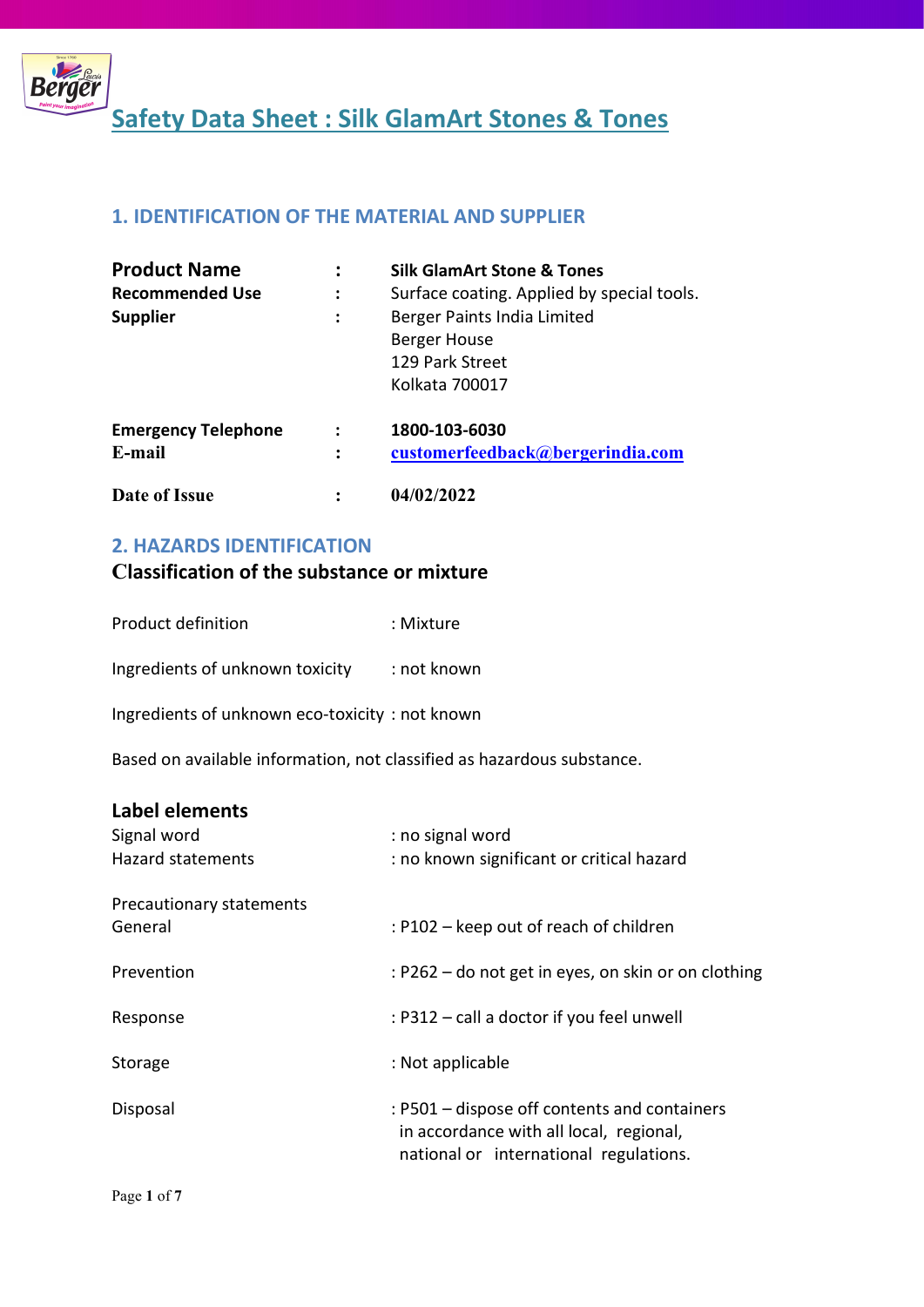

Not classified as Dangerous Goods for transport by Road and Rail; NON-DANGEROUS GOODS.

# 3. COMPOSITION/INFORMATION ON INGREDIENTS

| <b>Components</b>                 | <b>CAS Number</b> | Proportion |
|-----------------------------------|-------------------|------------|
| Mixture of aggregates and fillers |                   | 50-70%     |
| Water                             | 7732-18-5         | 10-40%     |
| <b>CMIT/MIT (3:1)</b>             | 55965-84-9        | ≤0.0015%   |
| Methyl isothiazolinone            | 2682-20-4         | ≤0.03%     |
| 1,2-benzisothiazol-3(2H)-one      | 2634-33-5         | < 0.05%    |
| Synthetic polymer(s)              | --                | 5-15%      |
| Ingredients determined not to be  | $-$               | To 100%    |
| hazardous                         |                   |            |

# 4. FIRST AID MEASURES

#### General :

In all cases of doubt, or when symptoms persist, seek medical attention. Never give anything by mouth to an unconscious person. If unconscious, place in recovery position and seek medical advice.

## Inhalation:

Remove victim from area of exposure - avoid becoming a casualty. Remove contaminated clothing and loosen remaining clothing. Allow patient to assume most comfortable position and keep warm. Keep at rest until fully recovered. Seek medical advice if effects persist.

## Skin Contact:

If skin contact occurs, remove contaminated clothing and wash skin with running water. If irritation occurs seek medical advice.

## Eye Contact:

If in eyes, wash out immediately with water. In all cases of eye contamination it is a sensible precaution to seek medical advice.

#### Ingestion:

Rinse mouth with water. If swallowed, give a glass of water to drink. Seek medical advice.

# Protection of first-aiders:

No action shall be taken involving any personal risk or without any suitable training

## Medical attention and special treatment:

Treat symptomatically.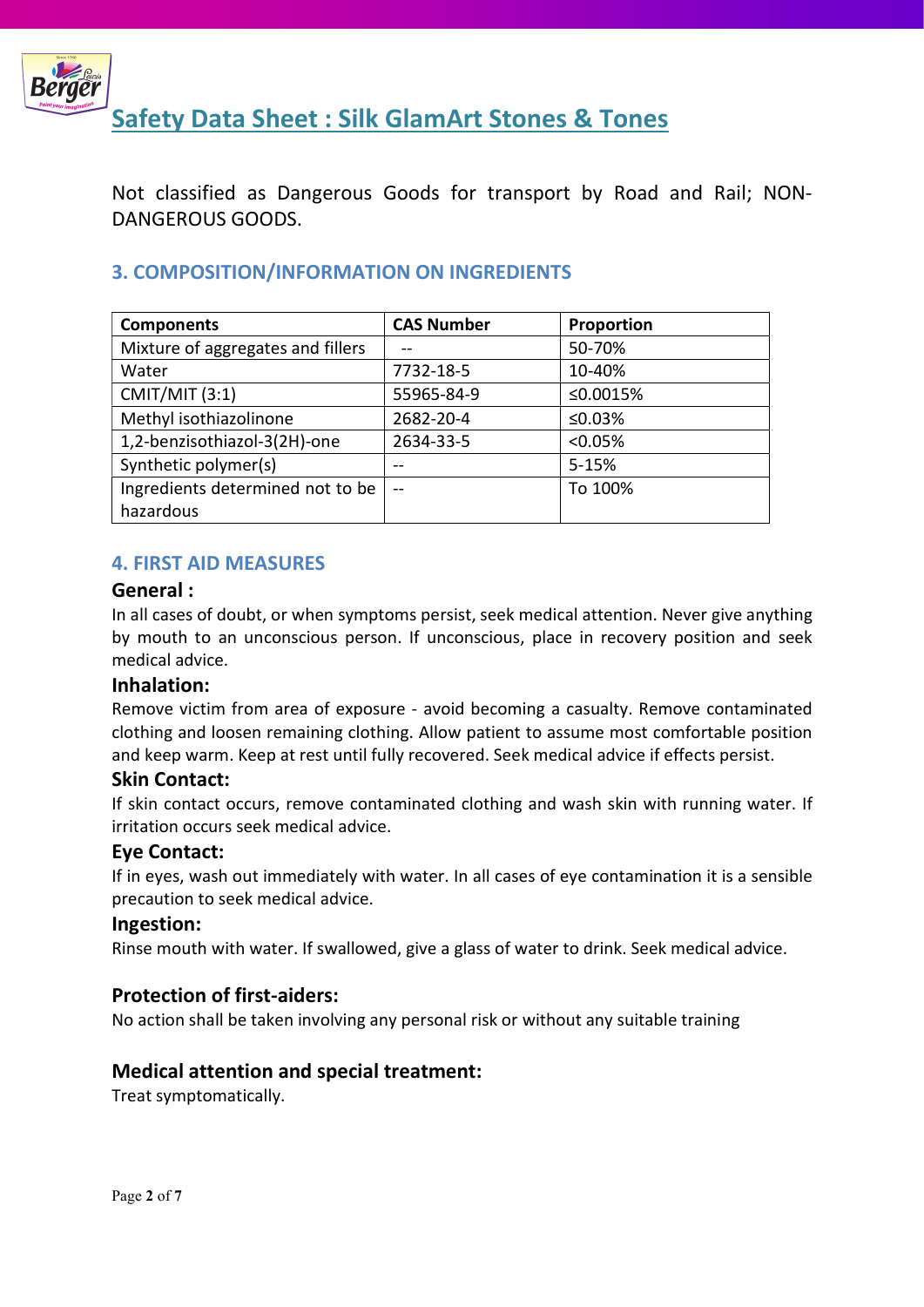

# 5. FIRE FIGHTING MEASURES

# Hazards from combustion products:

Not combustible, however following evaporation of the water component of the material, the residual material can burn if ignited. On burning will emit toxic fumes.

# Precautions for fire fighters and special protective equipment:

Fire fighters to wear self-contained breathing apparatus and suitable protective clothing if risk of exposure to vapour or products of combustion.

## Suitable Extinguishing Media:

Not combustible, however, if material is involved in a fire use: Fine water spray, normal foam, dry agent (carbon dioxide, dry chemical powder).

# 6. ACCIDENTAL RELEASE MEASURES

#### Emergency procedures:

If contamination of sewers or waterways has occurred advise local emergency services.

## Methods and materials for containment and clean up:

SMALL SPILLS: Slippery when wet. Avoid accidents, clean up immediately. Collect in a container for disposal via special chemical waste collection.

LARGE SPILLS: Slippery when spilt. Avoid accidents, clean up immediately. Contain - prevent run off into drains and waterways. Use absorbent (soil, sand or other inert material). Collect and seal in properly labelled containers or drums for disposal.

# 7. HANDLING AND STORAGE

The information in this section contains generic advice and guidance. The list of Identified Uses in Section 1 should be consulted for any available use-specific information provided in the Exposure Scenario(s)

## Precautions for safe handling :

Avoid contact with skin and eyes. Avoid inhalation of vapour, spray or mist. Eating, drinking and smoking should be prohibited in areas where this material is handled, stored and processed.

Put on appropriate personal protective equipment (see section 8).

Never use pressure to empty, container is not a pressure vessel.

Comply with health and safety at work place.

Do not allow to enter drains or waterways.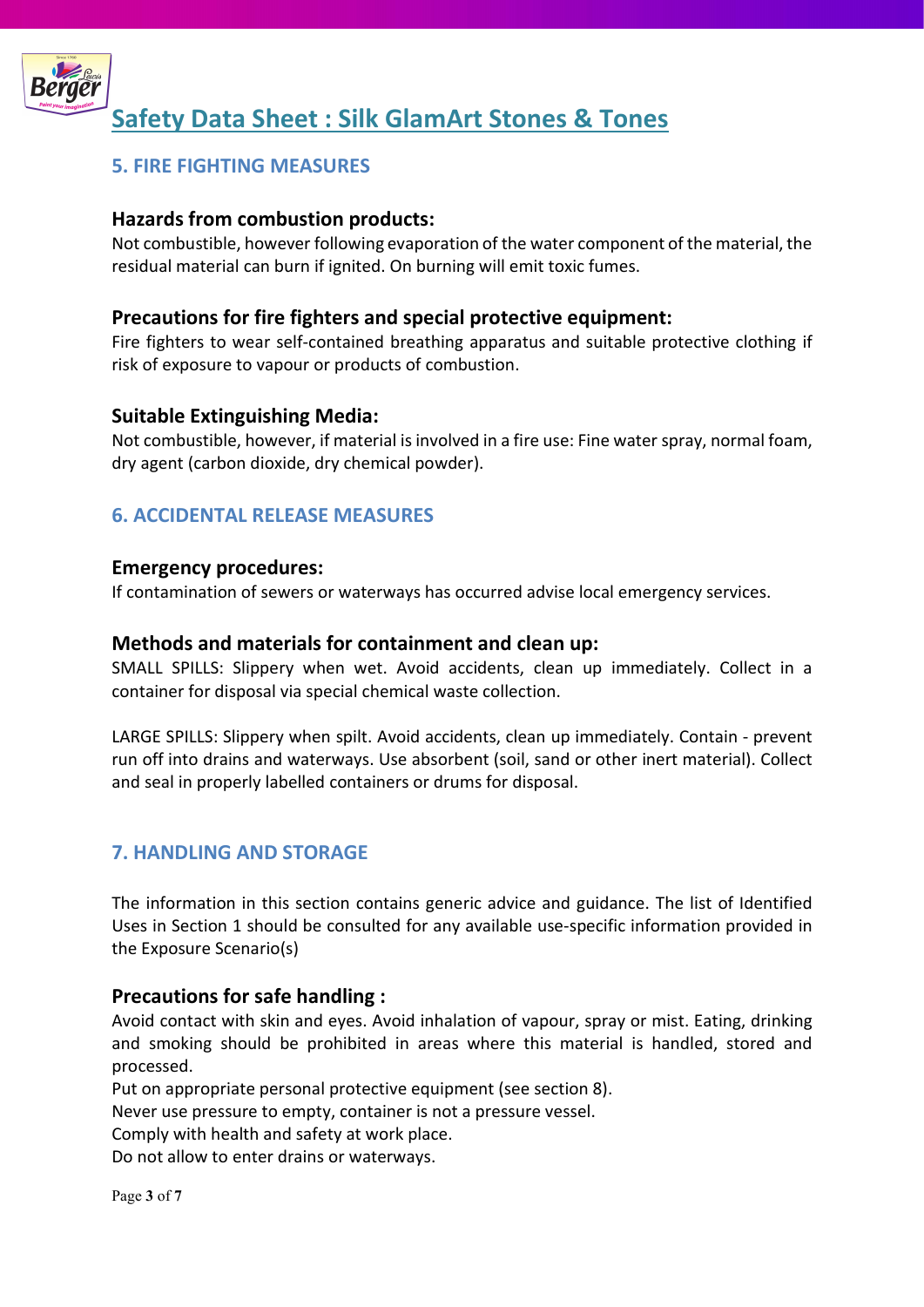

When operators, whether spraying or not, have to work inside the spray booth, ventilation is unlikely to be sufficient to control particulates and solvent vapour should wear a compressed air-fed respirator during spraying process and until such time as the particulars and solvent vapour concentration has fallen below the exposure limit.

# Conditions for safe storage:

Store in accordance with local regulations.

# Note on joint storage

Store in cool place and out of direct sunlight. Keep containers closed when not in use - check regularly for leaks. Keep away from oxidizing agents, strong acids and alkali.

#### Additional information on storage conditions

Observe label precautions. Store in cool dry well ventilated place away from direct sunlight and source of heat. Keep the container tightly closed. No smoking. Prevent unauthorized access. Containers that have been opened must be carefully resealed and kept upright to prevent leakage.

Keep out of reach of children. Avoid eye contact and repeated or prolonged skin contact.

# 8. EXPOSURE CONTROLS/PERSONAL PROTECTION

## Occupational Exposure Limits:

No value assigned for this specific material

## Engineering controls:

Provide adequate ventilation. If using indoors, keep windows and doors open during use. Keep containers closed when not in use.

## Personal Protective Equipment:

The selection of PPE is dependent on a detailed risk assessment. The risk assessment should consider the work situation, the physical form of the chemical, the handling methods, and environmental factors.

Personal Protection: B - OVERALLS, SAFETY SHOES, SAFETY GLASSES, GLOVES.

MANUFACTURE, PACKAGING AND TRANSPORT: Wear overalls, safety glasses and impervious gloves. Always wash hands before smoking, eating, drinking or using the toilet. Wash contaminated clothing and other protective equipment before storage or re-use.

FOR CONSUMER USE: If there is a risk of eye contact and repeated or prolonged skin contact wear gloves and safety glasses. Wash hands after use.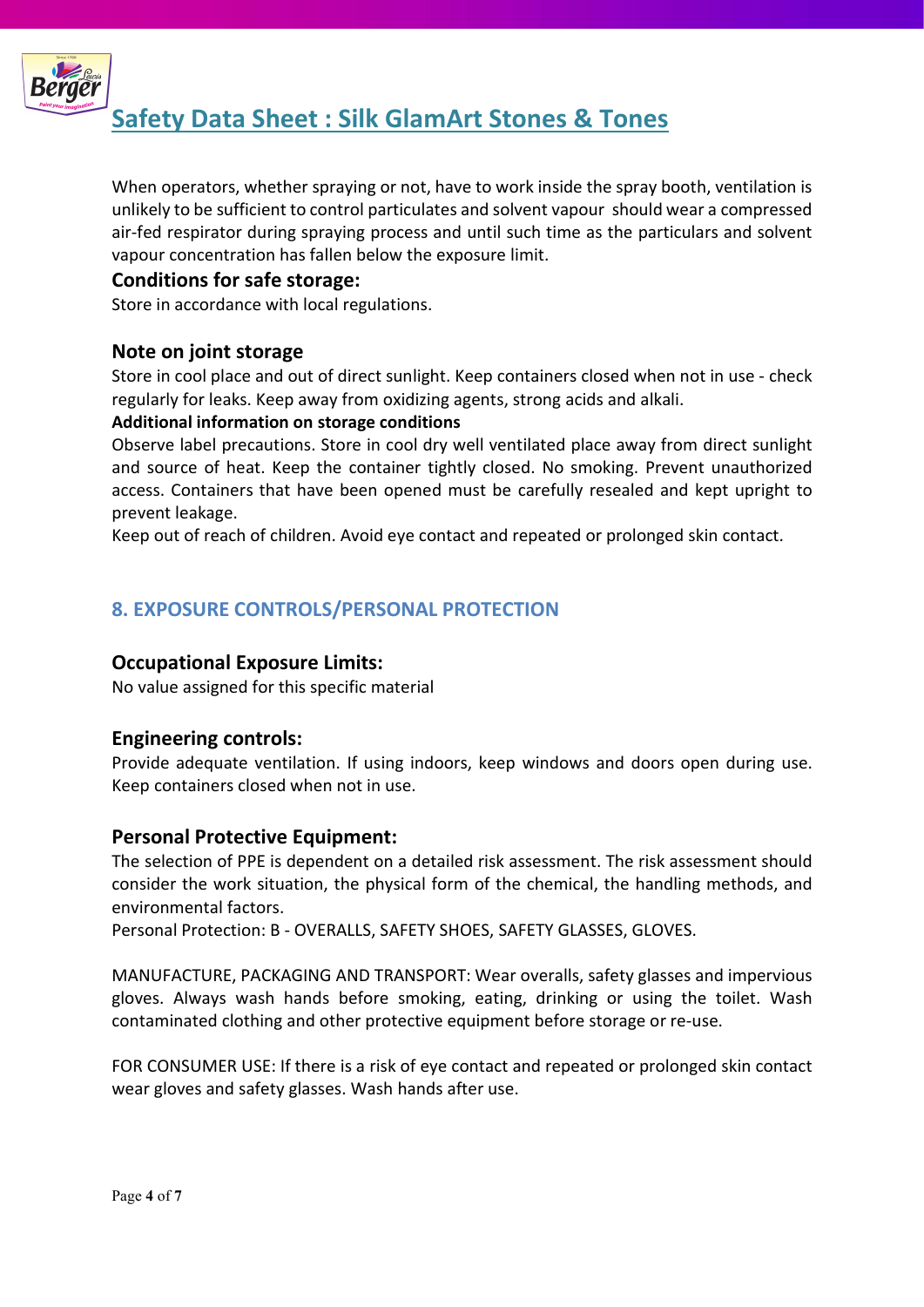

# 9. PHYSICAL AND CHEMICAL PROPERTIES

| Physical state                  |   | Viscous liquid                          |
|---------------------------------|---|-----------------------------------------|
| Colour                          |   | Characteristic natural sand like colour |
| Odour                           |   | Bland                                   |
| Solubility                      | ٠ | Miscible with water.                    |
| <b>Specific Gravity</b>         |   | 1.7-2.0 at $30^{\circ}$ C               |
| Relative Vapour Density (air=1) |   | Not available                           |
| Vapour Pressure (20 °C)         |   | Not available                           |
| Flash Point (°C)                |   | Not applicable (Water based product)    |
| Flammability Limits (%)         |   | Not applicable                          |
| Auto-ignition Temperature (°C)  |   | Not applicable                          |
| %Volatile by Weight             | ٠ | Not available                           |
| Solubility in water (g/L)       |   | Miscible                                |
| Melting Point/Range (°C)        |   | Not applicable                          |
| Boiling Point/Range (°C)        | ÷ | 100 (water)                             |
| Decomposition Point (°C)        | ٠ | Not available                           |
| рH                              |   | $8 - 10$                                |
| Viscosity                       |   | Not available                           |
| <b>Evaporation Rate</b>         |   | Not available                           |

#### 10. STABILITY AND REACTIVITY

| Chemical stability               | Stable under normal conditions of use. |
|----------------------------------|----------------------------------------|
| Conditions to avoid              | Avoid contact with foodstuffs.         |
| Incompatible materials           | Incompatible with oxidizing agents.    |
| Hazardous decomposition products | Oxides of carbon.                      |
| Hazardous reactions              | None known.                            |

## 11. TOXICOLOGICAL INFORMATION

No adverse health effects expected if the product is handled in accordance with this Safety Data Sheet and the product label. Symptoms or effects that may arise if the product is mishandled and overexposure occurs are:

Ingestion: No adverse effects expected, however, large amounts may cause nausea and vomiting.

Eye contact: May be an eye irritant.

Skin contact: Contact with skin may result in irritation.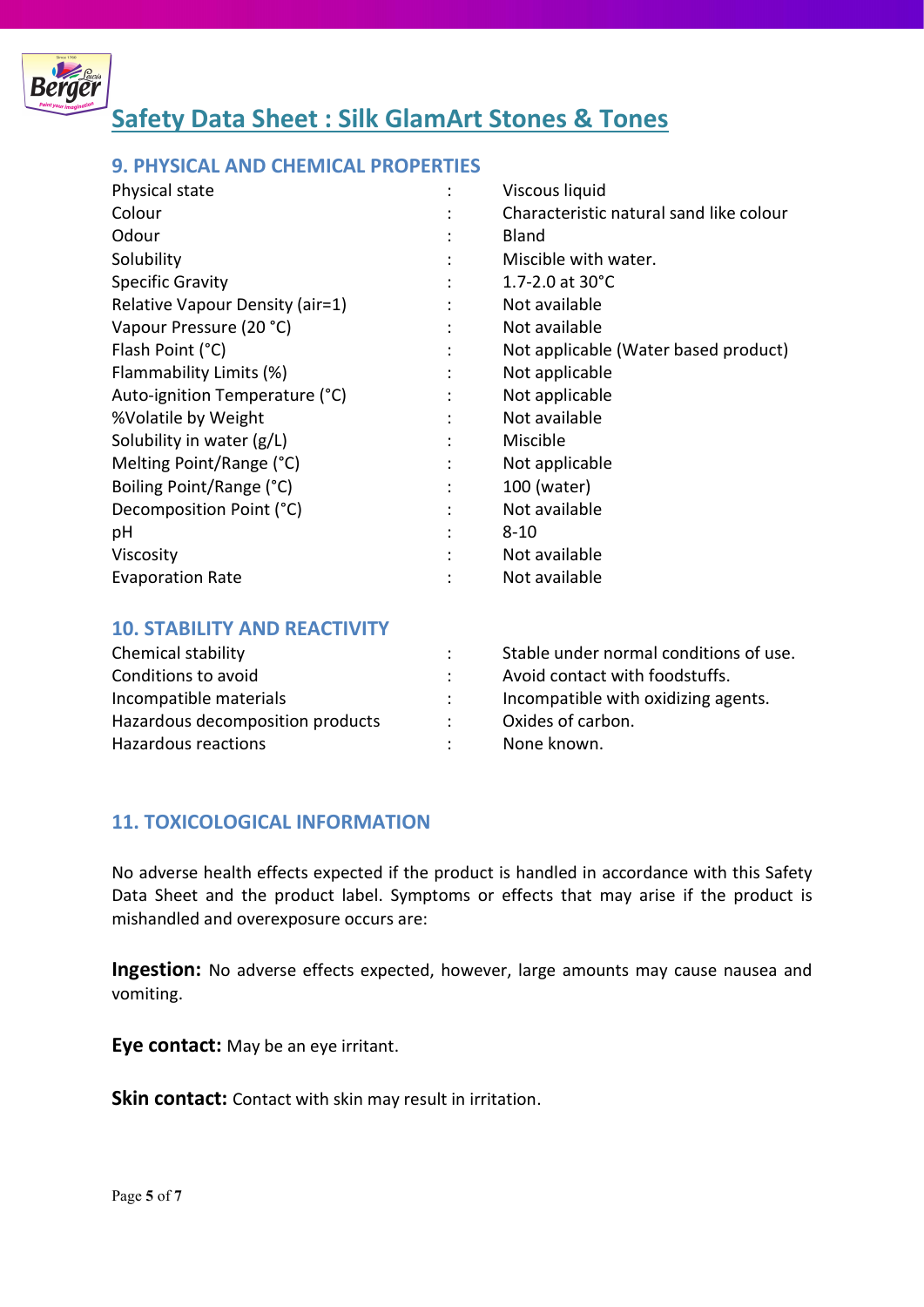

Inhalation: Where this material is used in a poorly ventilated area, at elevated temperatures or in confined spaces, vapour may cause irritation to mucous membranes of the respiratory tract, headache and nausea.

# Long Term Effects:

No information available for the product.

**Toxicological Data:** No LD50 data available for the product.

# 12. ECOLOGICAL INFORMATION

## Eco-toxicity

There is no data available on the mixture itself. Avoid contaminating waterways.

# 13. DISPOSAL CONSIDERATIONS

#### Disposal methods:

For small quantities: Do not pour leftover paint down the drain. Unwanted paint should be brushed out on newspaper, allowed to dry and then disposed of via domestic waste collection. Empty paint containers should be left open in a well ventilated area to dry out. When dry recycle the container via steel can recycling programs. Disposal of empty paint containers via domestic recycling programs may differ between local authorities. Check with your local council first. For large quantities: Refer to Waste Management Authority. Dispose of material through a licensed waste contractor. Normally suitable for disposal at approved land waste site.

## 14. TRANSPORT INFORMATION

| UN No         | : none |
|---------------|--------|
| GGV/IMDG Code | : none |
| RID/ADR       | : none |
| ICAO/IATA-DGR | : none |

## 15. REGULATORY INFORMATION

| <b>Classification</b> | : Not classified as hazardous                     |
|-----------------------|---------------------------------------------------|
| S <sub>2</sub>        | Keep out of reach of children (Retail Sales only) |
| S24/25                | Avoid contact with skin and eyes                  |